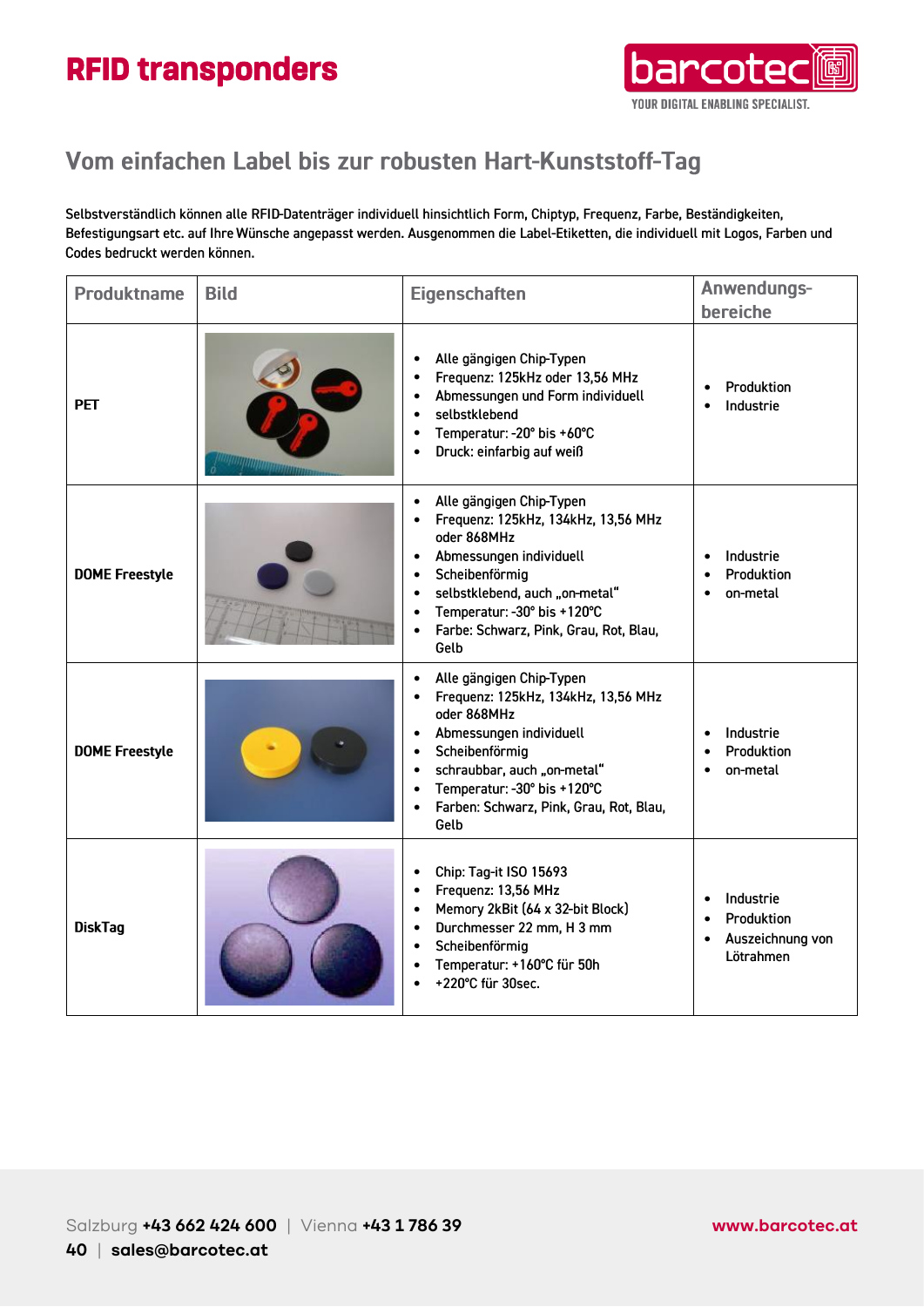

| <b>DOME Classic</b>   | <b>THE LINE</b><br>E004010008400040 | Alle gängigen Chip-Typen<br>Frequenz: 125kHz, 134kHz, 13,56 MHz<br>oder 868MHz<br>Abmessungen individuell<br>$\bullet$<br>Selbstklebend<br>$\bullet$<br>für Anwendungen in Outdoor-<br>$\bullet$<br>Umgebungen geeignet<br>$\bullet$<br>Druck: einfarbig mit Barcode bedruckt (=<br>$\bullet$<br>Chip-ID); TTR-Druck | Industrie                                                                                                                   |
|-----------------------|-------------------------------------|----------------------------------------------------------------------------------------------------------------------------------------------------------------------------------------------------------------------------------------------------------------------------------------------------------------------|-----------------------------------------------------------------------------------------------------------------------------|
| <b>DOME Freestyle</b> |                                     | Alle gängigen Chip-Typen<br>$\bullet$<br>Frequenz: 125kHz, 134kHz, 13,56 MHz<br>oder 868MHz<br>Abmessungen individuell<br>$\bullet$<br>Selbstklebend, auch "on-metal"<br>Druck: einfarbig mit Barcode bedruckt (=<br>$\bullet$<br>Chip-ID); TTR-Druck<br>Farbe: Schwarz, Pink, Grau, Rot, Blau,<br>$\bullet$<br>Gelb | Produktion<br>on-metal                                                                                                      |
| DOME MOM 868          |                                     | Alle gängigen Chip-Typen<br>$\bullet$<br>Frequenz: 125kHz, 134kHz, 13,56MHz<br>oder 868 MHz<br>Abmessungen individuell<br>Temperatur: bis ca. 100°C<br>sehr robust<br>$\bullet$<br>schraubbar, auch "on-metal"<br>$\bullet$<br>hohe Reichweite trotz Applikation auf<br>$\bullet$<br>Metall                          | Container-<br>$\bullet$<br>auszeichnung<br>Industrie<br>$\bullet$<br>Reichweiten-<br>$\bullet$<br>optimiert für<br>on-metal |
| <b>KEY</b>            |                                     | Alle gängigen Chip-Typen<br>Frequenz: 125kHz, 134kHz oder 13,56<br><b>MHz</b><br>Öffnung für Schlüsselring<br>$\bullet$<br>Druck: einfarbig auf weiß<br>$\bullet$                                                                                                                                                    | Zutrittskontrolle,<br>$\bullet$<br>Betriebs-<br>$\bullet$<br>datenerfassung<br>Zeiterfassung<br>$\bullet$                   |
| <b>CARD</b>           | playmob<br>1234                     | Alle gängigen Chip-Typen<br>Frequenz: 125kHz, 134kHz oder 13,56<br><b>MHz</b><br>optional selbstklebend oder mit<br>Durchbrüchen<br>Material PVC, Polycarbonat, uvm.<br>Individueller Druck möglich<br>Kombinierbar mit Magnetstreifen<br>$\bullet$                                                                  | Zutrittskontrolle<br>$\bullet$<br>Betriebs-<br>$\bullet$<br>datenerfassung<br>Zeiterfassung<br>$\bullet$                    |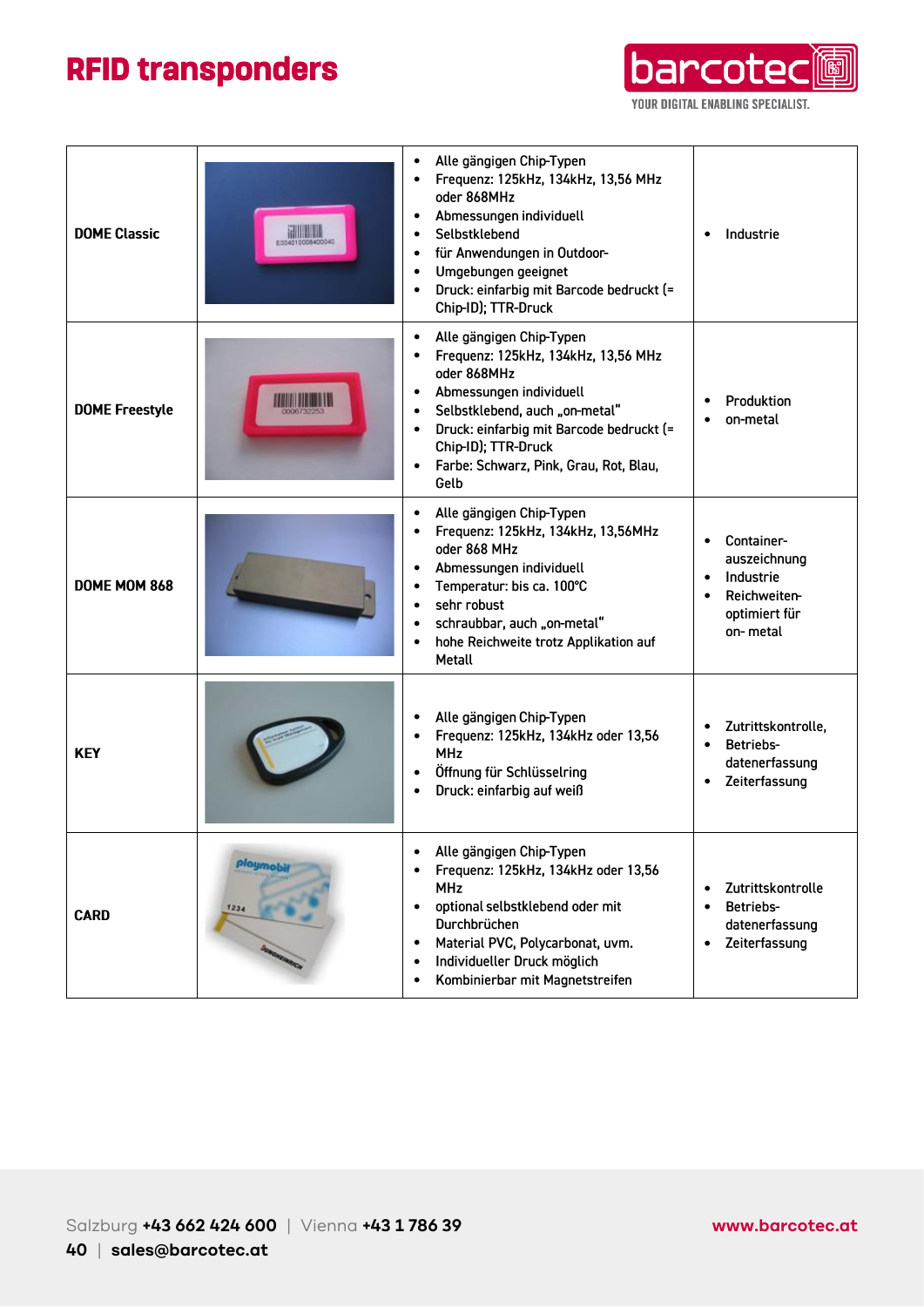

| <b>WRIST</b>              |    | Alle gängigen Chip-Typen<br>Frequenz: 125kHz, 13,56 MHz oder<br>868MHz<br>Abmessungen: individuell<br>$\bullet$<br>robustes Design<br>$\bullet$<br>farbiger Druck<br>Temperaturbereich: - 30° bis +120°C<br>Armband: Einwegband<br>$\bullet$                                                                                                                                                                      | Zutrittskontrolle<br>$\bullet$<br>Bezahlfunktionen<br>٠<br>Zeiterfassung<br>$\bullet$ |
|---------------------------|----|-------------------------------------------------------------------------------------------------------------------------------------------------------------------------------------------------------------------------------------------------------------------------------------------------------------------------------------------------------------------------------------------------------------------|---------------------------------------------------------------------------------------|
| rfid-Label                |    | Frequenz: 13,56 MHz<br>Selbstklebend<br>$\bullet$<br>unterschiedliche Materialien und<br>Klebstoffe möglich<br>als Aufdruck sind Logos, Codes und<br>$\bullet$<br>Farben individuell möglich<br>Lieferung: auf Rolle gewickelt<br>$\bullet$                                                                                                                                                                       | Logistik<br>Dokumentation<br>individueller Daten<br>direkt an der Ware                |
| rfid-Plasto-Label         |    | Frequenz: 13,56 MHz<br>$\bullet$<br>selbstklebend, extrem robust<br>$\bullet$<br>spezielle PU-Harz-Beschichtung (versch.<br>$\bullet$<br>Elastizitäten möglich)<br>beständig gegen Wasser, Salz- lösungen,<br>$\bullet$<br>die meisten Lösungs- mittel, Schmieröle,<br><b>Fette und Treibstoffe</b><br>haften ohne Klebstoff hinter Glas<br>Temperatur: - 40° bis +110°C<br>Lieferung: als Bogenware<br>$\bullet$ | Industrie<br>Außenbereich<br>$\bullet$                                                |
| rfid-TwinPlasto-<br>Label |    | Frequenz: 13,56 MHz<br>$\bullet$<br>extrem robust<br>komplett in PU-Harz vergossen (versch.<br>Elastizitäten möglich)<br>zum Beilegen bzw. mit Bohrungen an<br>Objekten zu fixieren<br>beständig gegen Wasser, Salz- lösungen,<br>die meisten Lösungs- mittel, Schmieröle,<br><b>Fette und Treibstoffe</b><br>haften ohne Klebstoff hinter Glas<br>Temperatur: - 40° bis +110°C<br>werden als Schüttgut geliefert | Kennzeichnung von<br>$\bullet$<br>Objekten<br>Außenbereich<br>Industrie               |
| rfid-onMetal-Label        | 山胆 | Frequenz: 13,56 MHz<br>$\bullet$<br>selbstklebend, auch "on-metal"<br>Spezialverbund, ca. 1 mm dick<br>zuverlässiges Lesen/Schreiben im<br>Proximity-Bereich<br>unterschiedliche Materialien und<br>Klebstoffe sind möglich<br>als Aufdruck sind Farben, Logos und<br>Codes individuell möglich                                                                                                                   | Kennzeichnung von<br>Objekten<br>on-metal                                             |